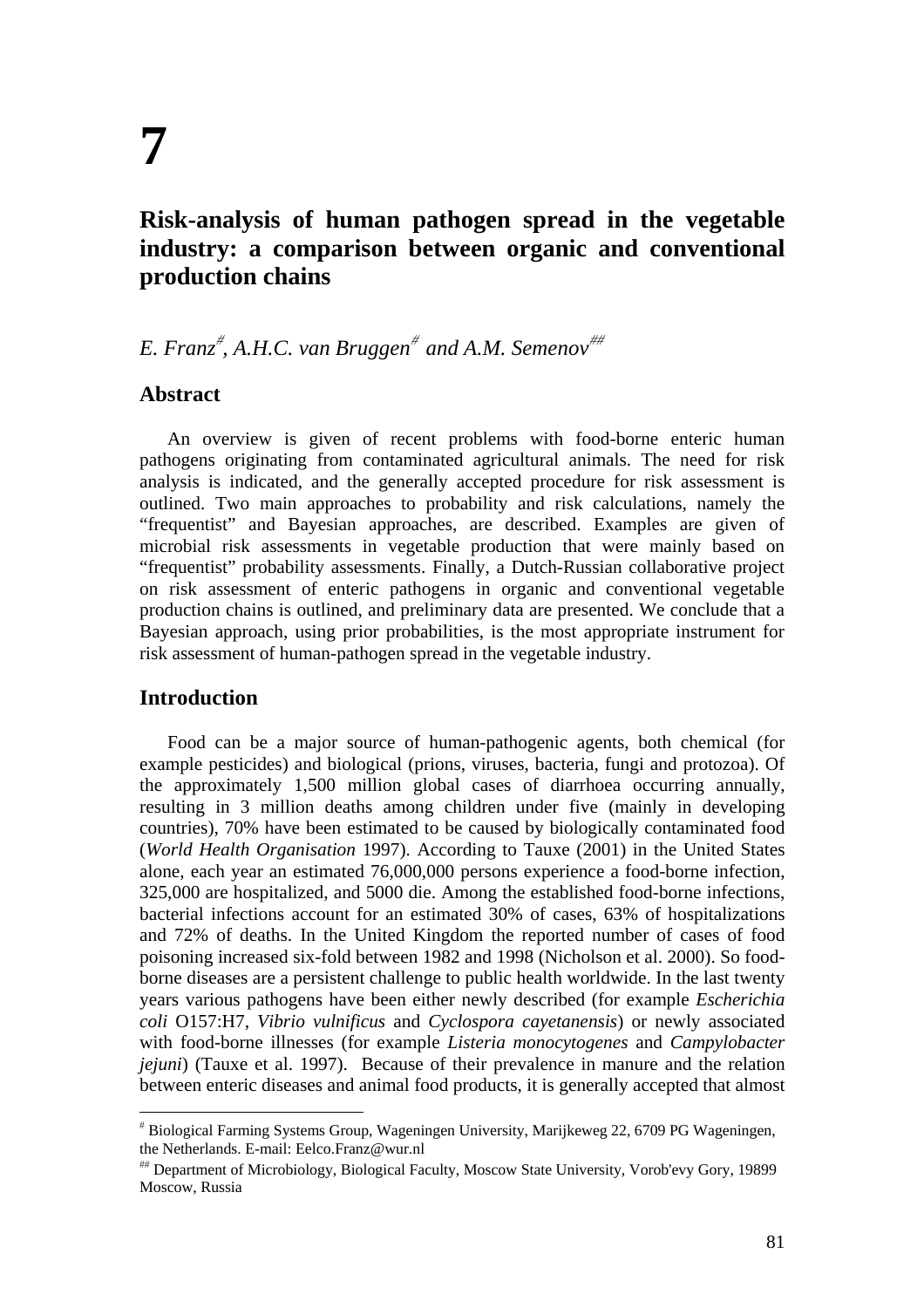all food-borne pathogens have a reservoir in (apparently healthy) animals from which they spread to the environment and humans. Known reservoirs are for example cattle (*Salmonella* spp., *L. monocytogenes, and E.coli O157*), pigs (particularly *Salmonella typhimurium* but also *L. monocytogenes, E.coli O157, Campylobacter* spp.*,* and the protozoa *Cryptosporidium* spp. and *Giardia* spp.), poultry (particularly *Salmonella*  spp. and *Campylobacter* spp.) and sheep (*Salmonella* spp.*, E.coli O157, Campylobacter* spp. and *Cryptosporidium* spp.) (Nicholson et al. 2000; Tauxe et al. 1997).

# **Risk analysis**

To assist (and to force) the food industry to produce foods that are safe to consume, the Hazard Analysis and Critical Control Point (HACCP) system has been developed (Bernard 2001). HACCP is a systematic approach to the identification, evaluation, and control of safety hazards. It can be considered a general risk analysis consisting of three parts: *risk assessment* (which evaluates the probability and severity of adverse health effects resulting from exposure to food-borne pathogens), *risk management* (to select and implement appropriate control options) and *risk communication* (to exchange information). The *risk assessment* procedure includes: 1) **hazard identification**, 2) **hazard characterization** (evaluation of the adverse health effects associated with the pathogen), 3) **exposure assessment** (the evaluation of the likely intake of the pathogen via food) and 4) **risk characterization** (probability of occurrence of quantities of pathogens in food leading to an adverse health effect). *Risk assessment* includes quantitative and/or qualitative expressions of risk. Qualitative assessments use categorical/descriptive representations of probability and risk, while quantitative assessments use numerical parameter measurements and result in a numerical expression of risk by the use of mathematical models.

An important aspect of the **hazard characterization** step is the dose-response relation. This is the relation between the number of ingested pathogen cells and the probability of illness. Currently, mathematical equations are used to describe doseresponse relations empirically (see Buchanan, Smith and Long 2000 for an overview). Experimental data can be fit to one or more of these equations. The often-observed sigmoid relationship was interpreted as indicating that there is a threshold level of bacterial cells that must be ingested in order to get a disease response (the so-called minimum infectious dose). The very low infectious dose of for example *E. coli*  0157:H7, which is smaller than 50 cells (Tilden et al. 1996), led to the idea that if one considers a large enough cross section of the human population, the ingestion of a single cell has a possibility of causing disease and that this probability increases as the levels of the pathogen increase (Buchanan, Smith and Long 2000). The result was the development of sigmoid non-threshold dose-response equations. In general, doseresponse models have limitations related to the availability of data representing the entire population, because often data are obtained from human-volunteer feeding studies. As a means of demonstrating how a mechanistic model might be developed, Buchanan, Smith and Long (2000) developed a simple three-compartment doseresponse model. The first model compartment allows calculation of the number of viable cells surviving passage through the stomach, which is predominantly determined by the pH. The second model compartment examines the ability of the bacterial cells that have survived passage through the stomach to attach and colonize the intestinal epithelium. The third and final model compartment is the likelihood that an infection progresses to disease symptoms. The main determinant for this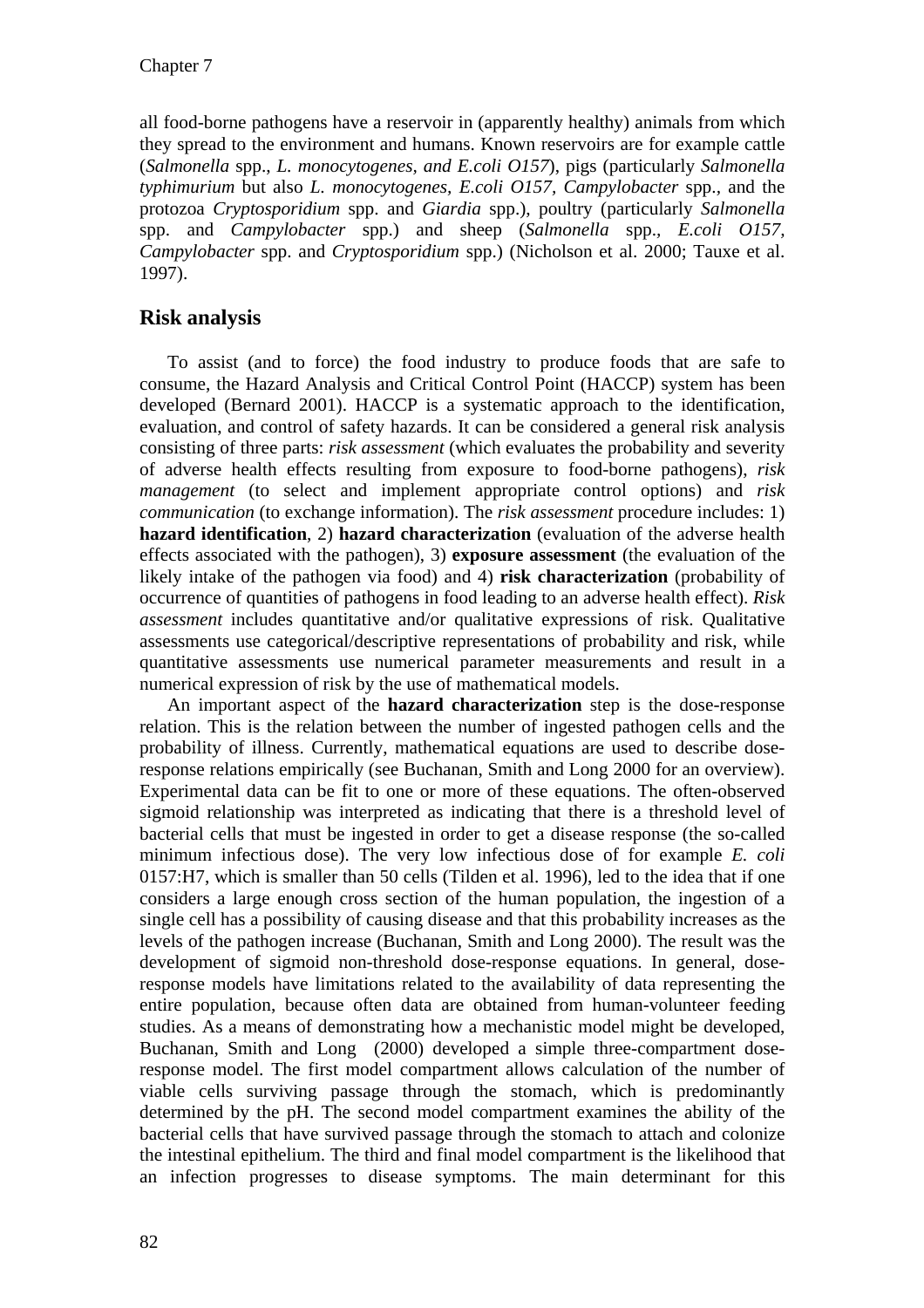compartment is thought to be the capability of the host defence system to thwart off the pathogen. Although this model requires additional work to increase its accuracy, the authors state that it provides an assessment that can more closely relate the effect of dose to the biological response being investigated relative to the classical doseresponse approaches.

The identification of risk factors is an important step in the **exposure assessment** part of the risk analysis, because exposure depends on the occurrence of the pathogen in the starting materials (manure) and the development of the pathogen population during the production chain. A risk factor can be described as a particular component in the production chain where the pathogen is introduced or where there is a probability of increase or decrease in a pathogen population. Accurate knowledge about the dynamics of the pathogen as function of product quality is needed. The main problem in exposure assessment is often lack of relevant and accurate data (Zwietering and Van Gerwen 2000). Predictive models linking environmental factors to microbial kinetics are now commonly used to forecast the development of pathogens in foods, but these environmental factors are usually limited to abiotic factors such as temperature and pH. Also it is not common to take intraspecific variability into account (Delignette-Muller and Rosso 2000). In addition, it stands to reason that the microbial community surrounding the pathogen will influence its behaviour, but this aspect has not been included yet in any of the models.

The dose-response and exposure assessments are combined into a final risk estimation: the **risk characterization**. A qualitative estimation of risk is conducted by assigning terms like negligible, low, medium, high, etc. to risk factors. The outcome of a quantitative risk assessment is a numerical estimation of risk. Quantitative risk assessments can be divided into two categories: point-estimate (deterministic) and probabilistic (stochastic). The first uses single values as the average, worst-case or what-if as inputs to a risk assessment. The latter considers all of the data available and uses probability distributions, as opposed to single values, to describe the parameters that contribute to the risk. This probability distribution can be thought of as a frequency diagram of all the possible values of a variable in relation to the probability of each value occurring. A probability distribution of the final risk can be obtained by performing so called Monte Carlo simulations (see for example Cassin et al. 1998). This numerical technique is based on randomly selecting a single sample for every input factor from its own distribution parameter (for example the density of the pathogen in manure, reduction during manure storage, reduction in the soil after application and growth on a vegetable crop). These values are applied to a mathematical model that calculates, for example, the final density of the pathogen on the crop. This is repeated many times with different values, where values that are more likely to occur (according to the defined probability distributions of the input parameters) are selected more frequently. The outputs are combined into a probability distribution of the final risk (the density of the pathogen on the vegetable) reflecting the combined ranges and frequencies of the input parameters. Because risk is a chance of an effect to occur, stochastic modelling seems more appropriate to use in quantitative risk analysis. A drawback of this method is that one needs to know the stochastic distribution of all input factors, which may be difficult to obtain.

A probabilistic analysis may be conducted with a classical "frequentist" or a Bayesian statistical method. The differences between these are not only in the underlying philosophy, but also in the manner by which new evidence may be incorporated into an analysis. In the classical view, probability is regarded as the frequency by which an event occurs in a series of repeated observations. Probability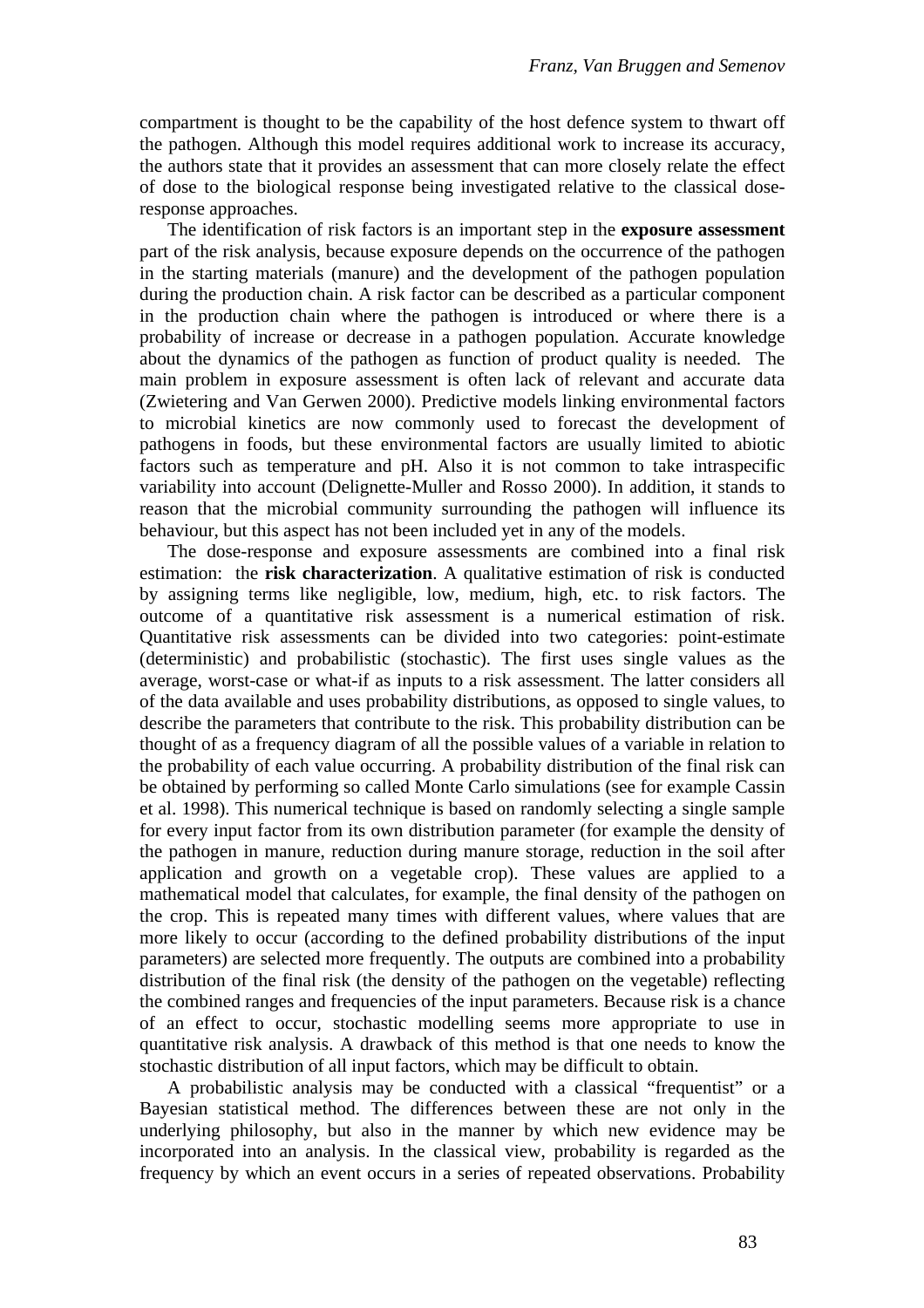distributions specified for the inputs to a risk assessment are estimated from available data. Monte Carlo simulations can then be used to simulate from these distributions and to determine a predictive distribution of the final risk. On the other hand, in the Bayesian view a wide range of diverse subjective elements and uncertainties can be incorporated. The basis of Bayesian analysis is that it combines background information expressed as a prior distribution and likelihood functions of data (analogues to a probability distribution) to a joined posterior distribution that is normalized to a total risk probability of 1. This prior knowledge may be (incomplete) data from other experiments but can also include subjective elements like beliefs or expert judgments. Visually, a Bayesian network model is constructed by explicitly determining all the direct dependencies between random variables of the problem domain. In a Bayesian network each node represents one of the observable features of the problem domain, and the arcs between the nodes represent the direct dependencies between the corresponding variables. In addition, each node has to be provided with a table of conditional probabilities, where the variable in question is conditioned by its immediate predecessors in the network. As more data or knowledge become available these tables are updated, and the associated uncertainties are reduced. In fact, evidence accumulates in the Bayesian network because the "posterior" from one link becomes the "prior" for the next. Thus the final probabilities are expected to be of higher accuracy. Furthermore, once the posterior distribution has been derived it can be quickly updated as more information becomes available, without having to repeat the assessment from start. Thus Bayesian techniques can be used for the iterative development of quantitative risk assessment, whereby risk estimates are made and then continually updated with additional information.

# **Examples of microbial risk assessments**

It is recognized that a large proportion of animal products can carry particular pathogens. Therefore, most attention has been paid to contaminated animal products to develop risk-assessment models. Traditionally, the food implicated in a food-borne outbreak was undercooked meat, poultry, seafood or unpasteurized milk.

An example of a quantitative risk assessment is the study done by the Food Safety and Inspection Service (*Salmonella enteritidis risk assessment, shell eggs and egg products - final report* 1998, not published). Available data were incorporated into a comprehensive quantitative model, which characterized the public-health effects associated with the consumption of whole eggs, and egg products infected with *Salmonella enterica* serotype *Enteritidis*. The model consists of five modules. The first module, the egg-production module, estimates the number of eggs produced that are infected. The shell-egg module, the egg-products module, and the preparation and consumption module estimate the increase or decrease in the numbers of the pathogen in eggs or egg products as they pass through storage, transportation, processing and transportation. The public-health module then calculates the incidence of illness. The distribution of disease incidence simulated by this model showed a substantial overlap with a distribution of disease incidence predicted from a national public-health surveillance, indicating that the model is reasonably accurate and representative in its description of the number of illness cases associated with this pathogen in these products.

In a Canadian study on *E. coli* O157:H7 in ground-beef hamburgers a new type of model was developed: the Process Risk Model (PRM) (Cassin et al. 1998). Conventional quantitative risk assessment uses the most direct available empirical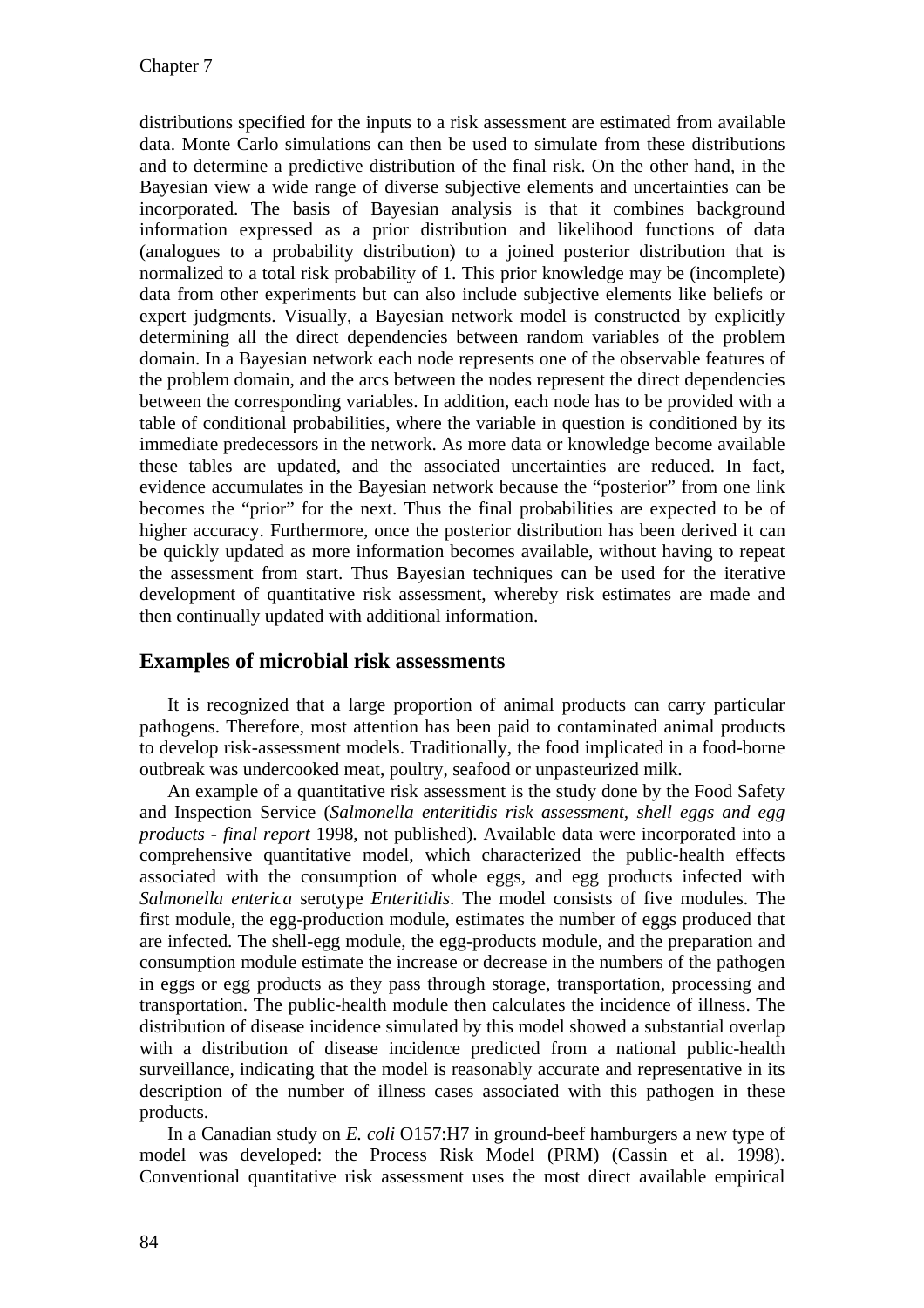evidence to evaluate human exposure. A PRM attempts to predict exposure through the specification of food production, distribution and consumption processes (Cassin et al. 1998). Mathematical models are used to describe contamination sources, the likely numbers of a pathogen that might be introduced in the food and the influence of factors affecting growth, survival, distribution or inhibition of the pathogen. Experimental data in the form of probability distributions are incorporated. Also predictive microbiology is used to characterize pathogen dynamics. A representative distribution of the risk (probability of disease from a single hamburger meal) in the model was simulated many times with different values selected from the probability distributions of input parameters, using Monte Carlo techniques. In addition, the authors used Spearman rank correlation as a statistical tool to quantify the strength of the association between each of the model parameters and the predicted probability of disease. This provides an objective manner to rate the most important factors contributing to risk. Among the variables which show a high positive correlation with risk are the concentration of the pathogen in faeces, host susceptibility, retail storage temperature, growth during storage time and retail storage time. The main variables negatively correlating with risk are cooking preference and reduction due to decontamination. The authors also conducted simulations with the model: by changing values of the input parameters and observing the change in the risk estimate, hypothetical control strategies (like improved storage temperature) were evaluated. This kind of model experimentation provides information for decision-support strategies to reduce risk.

Other examples of quantitative risk assessments are for *Listeria monocytogenes* in salmon and rainbow trout in Sweden (Lindqvist and Westoo 2000), *Listeria monocytogenes* in soft cheese made from raw milk (Bemrah et al. 1998), *Listeria monocytogenes* in both pâté and soft cheese (Farber, Ross and Harwig 1996), *Salmonella enteritidis* in pasteurized liquid eggs (Whiting and Buchanan 1997) and *Bacillus cereus* in pasteurized milk (Notermans et al. 1997). Almost no risk assessments concerning food-borne pathogens using a Bayesian approach have been published. Barker, Talbot and Peck (2002) published a risk assessment for *Clostridium botulinum*, introducing the Bayesian Belief Network. This method integrates a graphical, flow-diagram like, representation of a hazard domain with a powerful technique for combining probabilities. Large quantities of complex information can be organized, disparate information sources can be combined and it provides a powerful opportunity for improved communication between mathematical modellers and subject experts (Barker, Talbot and Peck 2002).

# **Pathogens and ready-to-eat vegetables**

Recently, several outbreaks of intestinal infections have been associated with above-mentioned pathogens ingested with vegetables and fruit (Beuchat 1996; Beuchat 2002; Francis, Thomas and D 1999; Hilborn et al. 1999; De Roever 1998; Tauxe et al. 1997). Several reasons for the increase in produce-related human infections have been proposed. These include changes in dietary habits, including a higher per capita consumption of fresh or minimally processed fruits and vegetables, longer production chains (think about ready-to-eat packed salads for example) and increase in global trade (Tauxe et al. 1997; Beuchat 2002; De Roever 1998). Contrary to animal products, which are generally cooked, various fruits and vegetables are consumed raw. Such ready-to-eat products retain much of their indigenous microflora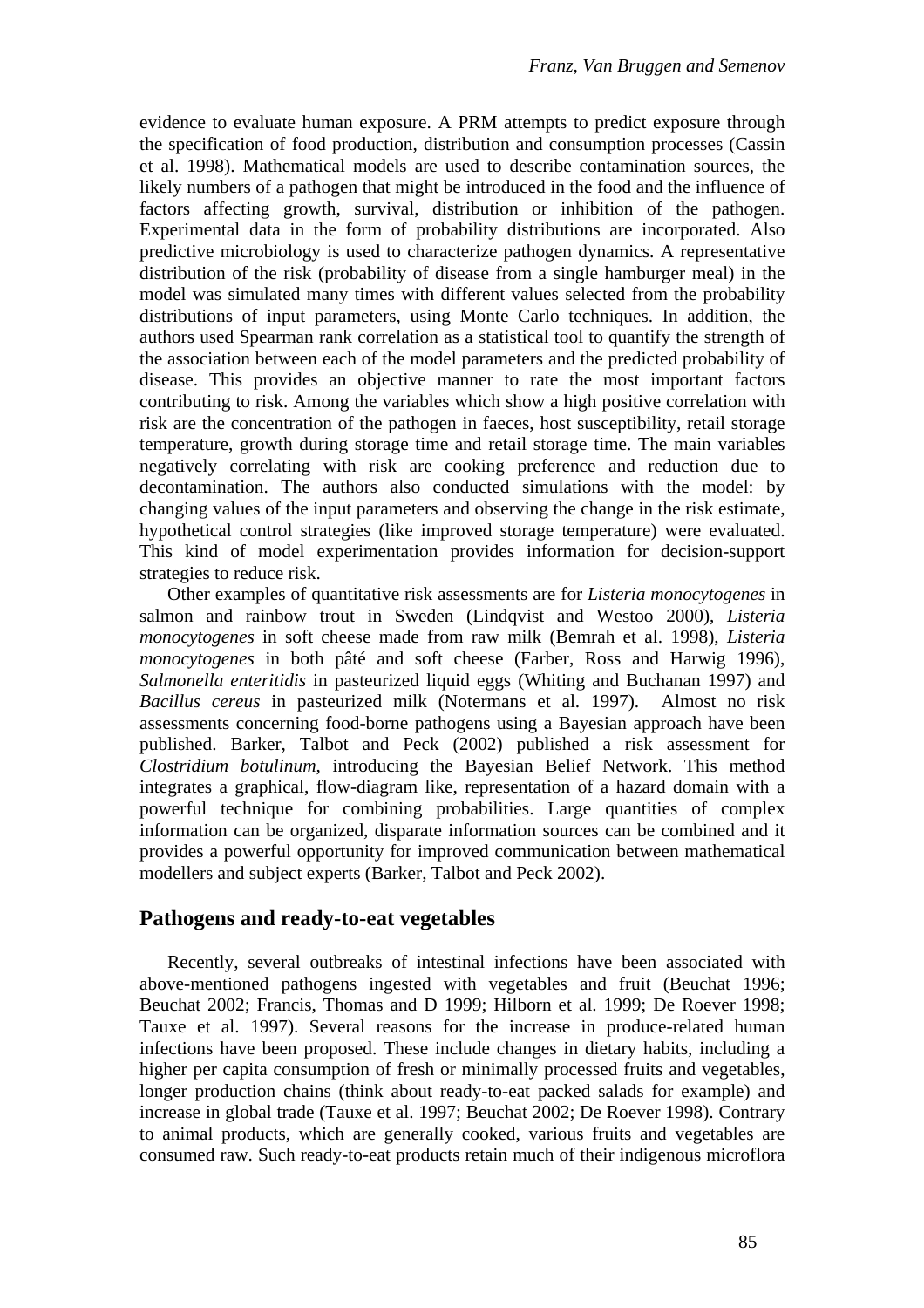after minimal processing. Pathogens may form part of this microflora, posing a potential health risk.

Several microbiologists have proposed that the increased use of raw manure for fertilization constitutes a higher risk of bacterial contamination of fresh vegetables and fruits. In several outbreaks the original source of these outbreaks has indeed been traced back to animal manure, used during the production of these fruits and vegetables (Nelson 1997; Guan and Holley 2003). Animal manure is generally used more frequently in organic than in conventional fruit and vegetable production farms. Therefore, the focus in the media has been on the safety of organically produced food, although it has not been proven that the risk of contamination would be higher in the organic than in the conventional production chain (e.g. Nicholson et al. 2000). As the application of most chemical treatments for controlling pathogen invasion is not allowed in organic farming, suppression of these pathogens from animal manure (when applied without composting) must rely on the buffering capacity of natural microflora near or within crop plants. Relationships between (root) disease severity, microbial diversity and/or microbial quantity have sometimes been found and it has been documented that soil-borne plant pathogens are generally better suppressed in organically managed soils thanks to the more diverse and active microflora and fauna (Van Bruggen 1995; Van Bruggen and Termorshuizen 2003). It is not known if and how human pathogens are influenced by the surrounding microbial community.

Pathogen content of manure varies depending on the type of animal, animal diet, stress and age (Cray et al. 1998). Manure as a fertilizer is used in different ways: as a slurry or dry manure, as pure manure or mixed with litter or straw, after a short or longer period of storage, composted or not, applied on the soil surface or injected into the soil, etc. Differences in these aspects of manure management may affect the behaviour of enteric pathogens (Gagliardi and Karns 2000; Jiang, Morgan and Doyle 2002; Kudva, Blanch and Hovde 1998; Nicholson et al. 2000). Survival of pathogens in manure after shedding and after land application depends on the interaction of biotic (microbial composition) and abiotic factors (temperature, moisture content, ammonia content, pH, nutrient availability, soil type, weather, time between applying and planting, etc.), which can be associated with management differences (Gagliardi and Karns 2000; Jiang, Morgan and Doyle 2002; Kudva, Blanch and Hovde 1998). Contamination of crops with pathogens from manure may take place via the roots, by splashing water from the ground onto leaf surfaces, by direct contact of the leaves with manure or by transmission by soil organisms. Enteric pathogens can reside on or inside the plants (Solomon, Yaron and Matthews 2002). The fate of pathogens on or in the produce is dependent on the interaction of the pathogens with the microorganisms present, the characteristics of the plant (physiological state, leaf structure), the characteristics of the environment surrounding the plant tissue, and the effects of processing-practices (conditions during cutting, washing, storage, transport, packaging and finally display) (Takeuchi, Hassan and Frank 2001).

Of course, manure is not the only potential contamination source. Raw vegetables reach the consumer through long chains of industrial production, in which many opportunities for contamination exist. In principle, anything in the production chain that comes in contact with the plant has the potential to be a source of pathogens. Preharvest contamination of fresh produce may be the result of using contaminated water for irrigation or contamination from domestic animals or employees. After harvest contamination may occur as a result of using contaminated washing water or ice, improper handling, the presence of animals, the use of contaminated equipment, cross-contamination from other produce or directly from people.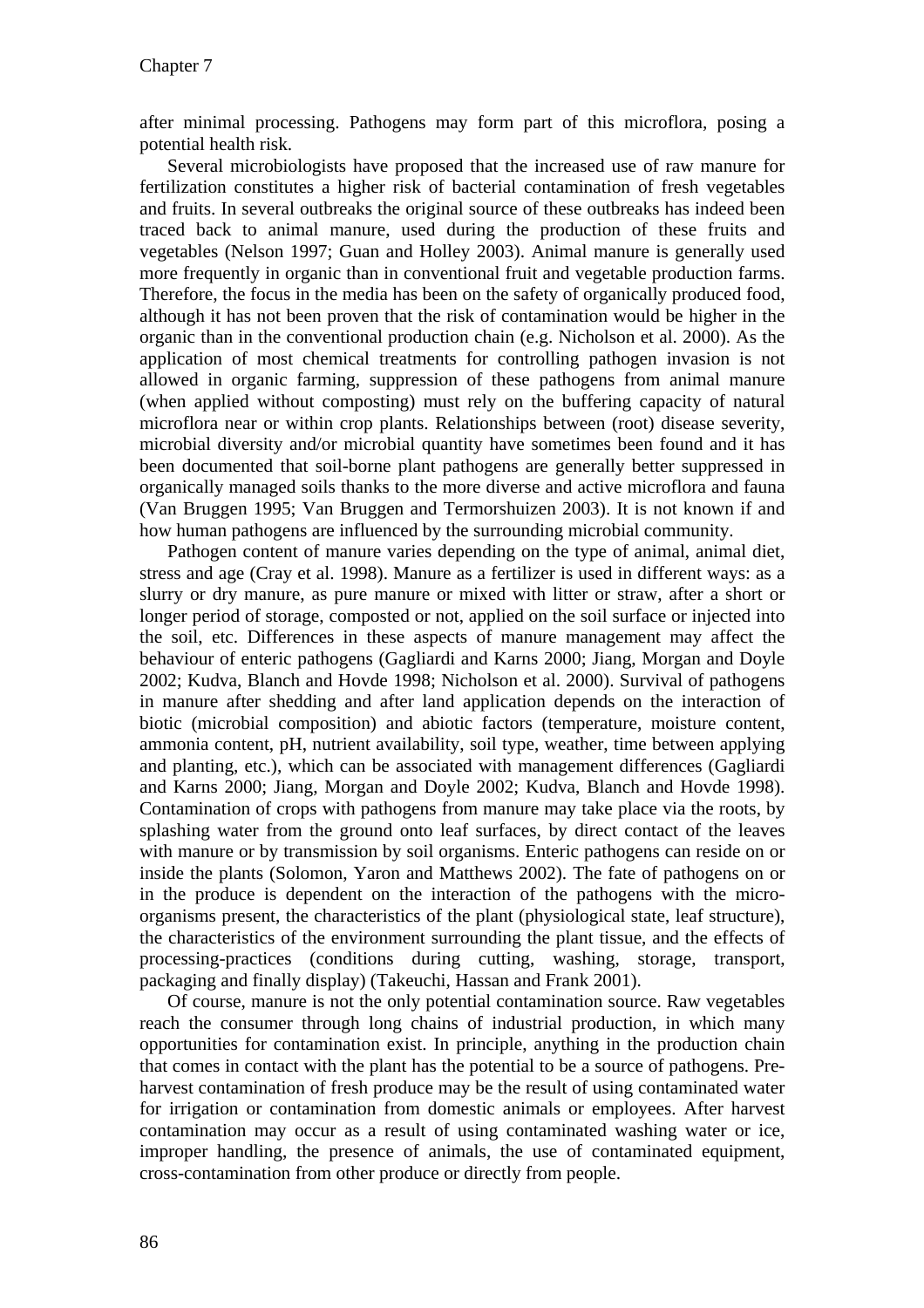

Figure 1. Differences in cow dung as affected by a cow's diet

# **A Dutch-Russian collaborative project on enteric pathogens in the vegetable production chain**

Recently (2002), we initiated a project to assess the risks of occurrence and spread of enteric pathogens in organic and conventional vegetable production chains. The organic food production chain is defined as: an ecologically, economically, and socially responsible way of farming, food processing, and marketing, providing an enduring supply of safe and healthy food with the least possible nutrient and energy losses, the least possible negative environmental impacts, and respect for the integrity of plants, animals and life-sustaining soil, as regulated by organic certification agencies. This is a goal-oriented definition. The actual food production chain may not yet reach all intended goals even though it abides by the official certification rules. The conventional food production chain is the most widely used way of food production, processing and marketing with many regional variations. The most obvious differences between these two production methods are differences in the use of synthetic fertilizers and pesticides for crop production and the use of antibiotics and other medical drugs for animal production (see Box 1).

| Conventional                    | Organic                                      |
|---------------------------------|----------------------------------------------|
| - artificial fertilizer allowed | - no artificial fertilizer allowed           |
| - high-N concentrates in feed   | - limited organic low-N concentrates in feed |
| - low-fibre diet for cows       | - high-fibre diet for cows                   |
| - sometimes antibiotics in feed | - no antibiotics in feed                     |

Box 1. Major differences between conventional and organic dairy production

Different animal feeding strategies, with a high-N and low-fibre diet in conventional farms and a lower-N and higher-fibre diet in organic farms, result in different manure characteristics (Figure 1).

Low-N high-fibre manure decomposes faster and is less toxic to seedlings than high-N low-fibre manure (Bosker, Hoekstra and Lantinga 2002; Hoekstra, Bosker and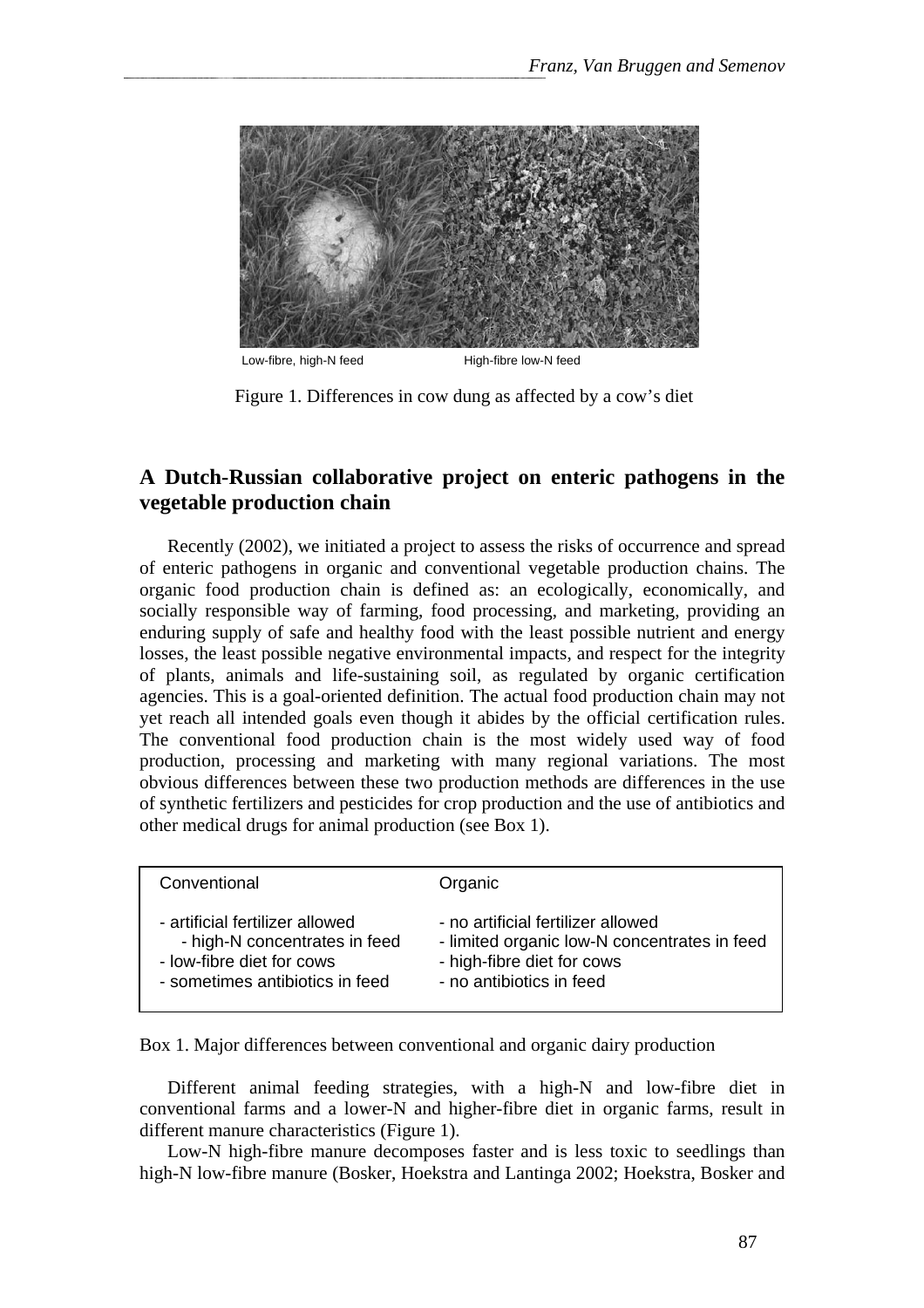Lantinga 2002). These differences may also lead to differences in pathogen survival in manure. Moreover, organic farmers frequently compost solid manure, and use slurry less frequently than conventional farmers. Soil characteristics are known to differ, commonly with a greater microbial activity and diversity at organic farms than at conventional farms (Van Bruggen 1995; Van Bruggen and Termorshuizen 2003). The various ways of crop and manure management will probably lead to differences in risks of pathogen survival and spread in the organic and conventional vegetable production chains.

As mentioned before, raw vegetables reach the consumer through long production chains where many opportunities exist for an increase or decrease of the pathogen content of the product. Therefore it is important to consider the whole production chain, from the cow that produces the manure to the final buyers (Figure 2). Note that in the biological production chain also some conventional manure is used because of a shortage of biological manure.

To make the project manageable, *S. typhimurium* and *E. coli* O157:H7 have been chosen for this project, in combination with lettuce (*Lactuca sativa* var. *capitata*). Samples of manure and plants on organic and conventional farms, and samples of organic and conventional vegetable products will be analysed for human pathogens. In addition to this monitoring along the production chain, genetically marked pathogens are used in experiments that simulate parts of the production chain. In this way the fate of the pathogen in different stages of the production chain and during stage (niche) transitions can be determined. An example of such a preliminary experiment is described in Box 2. Other experiments published on survival of pathogens determined survival solely in manure (Himathongkham et al. 1999; Fukushima, Hoshina and Gomyoda 1999) or in freshly inoculated manure applied to soil (Jiang, Morgan and Doyle 2002). Our survival study analyses the niche transition of the pathogen when it is mixed with soil after having been in manure for forty days. This transition is characterized by a sharp decrease in pathogen survival (Box 2, Figure 3).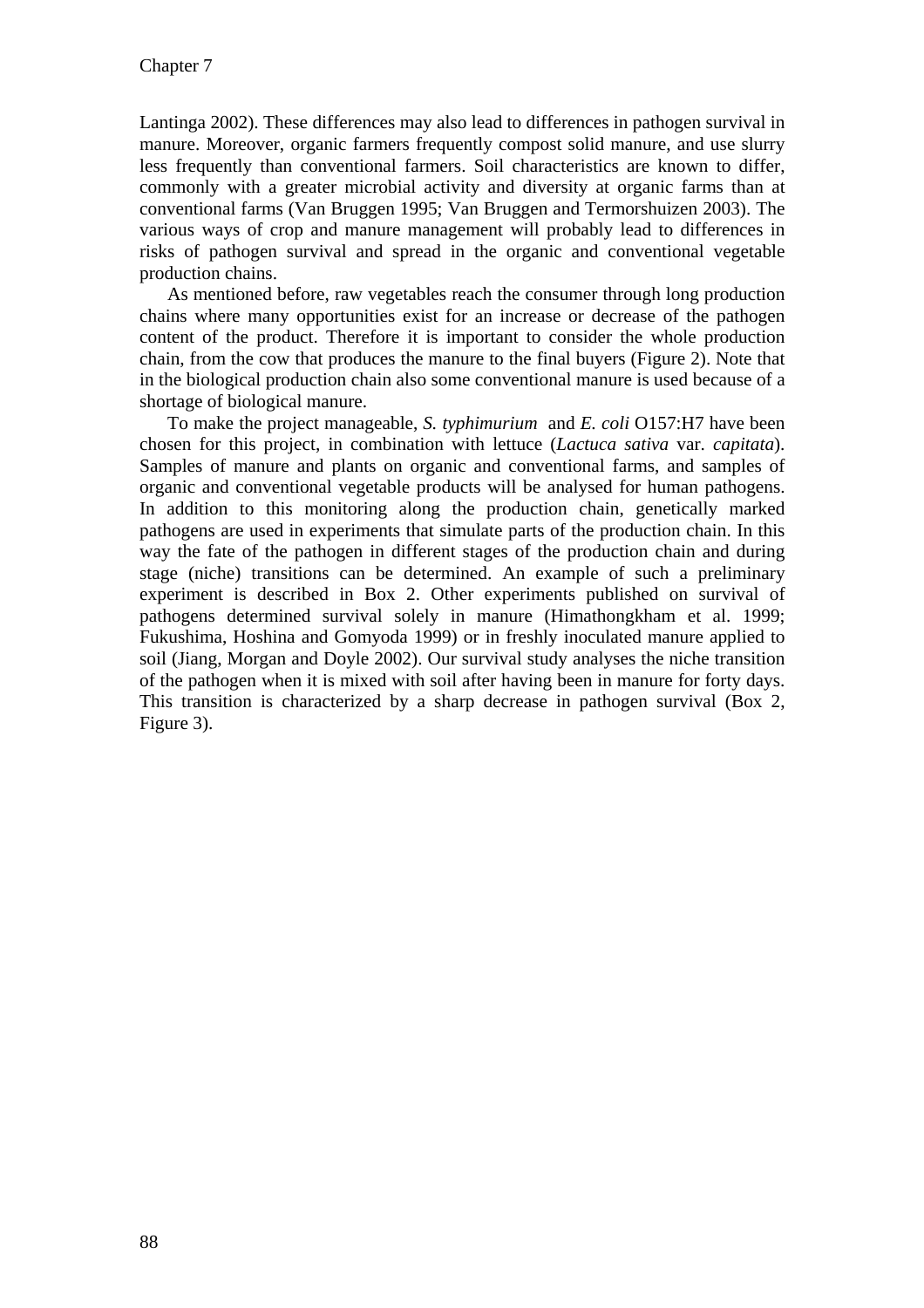

### Biological production chain Conventional production chain

Figure 2. Schematic overview of the conventional and biological production chain of raw vegetables

Quantitative risk assessment will be carried out with the collected data. With this risk assessment we shall take the abiotic factors as well as the biotic factors (microbial composition and activity) into account. We intend to model the transmission of the pathogen through the lettuce production pathway, starting from the source: the cows that produce the manure used to fertilize the land on which the crops are grown. This model will follow probability distributions of the prevalence and the concentration of the hazard along the production chain, leading to a final risk estimation in the form of a probability distribution.

## **Conclusion**

The potential presence of human pathogens in freshly consumed vegetables, grown in soils enriched by manure, is of major concern. This holds for both conventionally and organically produced vegetables, but the food-safety issue is at the centre of attention for organic produce, as manure is more commonly used to maintain soil fertility for organic production. However, different animal and plant production techniques and enhanced microbial diversity in the organic production chain may contribute to suppression of human pathogens in this chain. Very few quantitative risk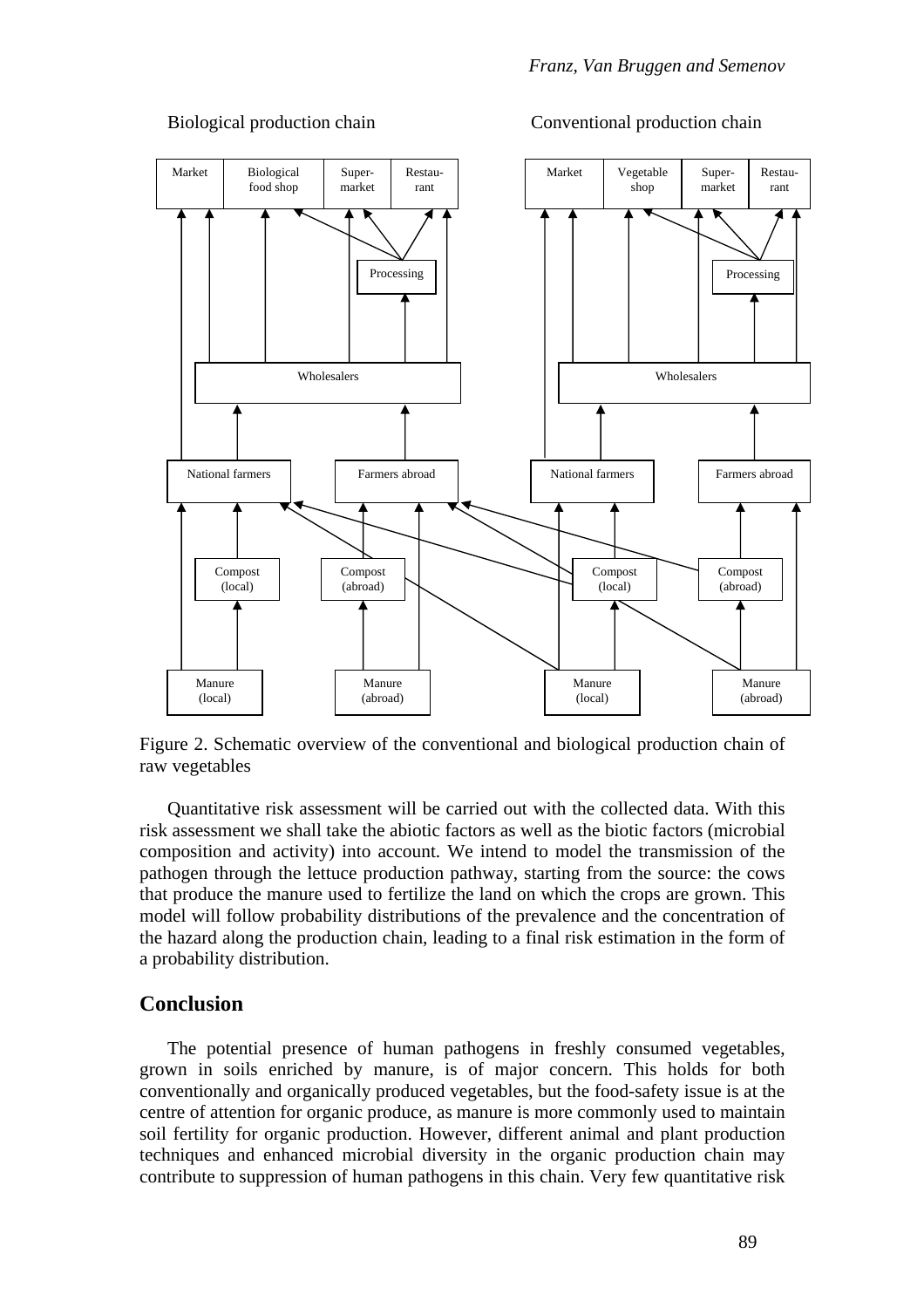analyses have been carried out to estimate the risk of contamination of fresh vegetables by enteric pathogens, and the organic and conventional production chains have not been compared at all in this respect. Risk assessment includes hazard identification, hazard characterization, exposure assessment and risk characterization. Especially in the last two steps of risk assessment stochastic variability comes into play. Calculation of the probability of exposure and infection can be carried out using either the classical "frequentist" approach or Bayesian statistical methods, where prior probabilities are combined with experimental frequency distributions. We initiated a project to assess the risk of occurrence and spread of enteric pathogens in organic and conventional vegetable production chains. Besides monitoring along the production chain we will experimentally simulate different parts of the chain to determine the fate of the pathogen and to understand the mechanisms behind its behaviour. Bayesian models, using prior probabilities, seem to be the most appropriate instrument for a risk assessment because of the complexity of the system in combination with considerable uncertainty and variability at several levels. The implementation of both abiotic and biotic factors in this risk assessment is a unique approach and will hopefully lead to new insight in risks in the organic and conventional food production chains.

# **Acknowledgements**

We thank Dr. Ute Römling (Microbiology and Tumour-biology Centre, Box 280, Karolinska Institute, S-17177 Stockholm, Sweden) for the culture of *Salmonella typhimurium* MAE 110 *gfp.* We are grateful to Natalia N. Kunenkova for carrying out the preliminary experiment on survival of *Salmonella typhimurium* MAE 110 *gfp* in manure and soil. This research was funded by NWO Dutch-Russian collaborative grant 047.014.001 'Combining molecular and mathematical approaches for risk analysis of pathogen spread in the vegetable production and processing industry', by NATO-Russia collaborative linkage grant JSTC.RCLG.979558 'Risk analysis of pathogen spread in the vegetable production and processing industry', and by STW project WPB.5814 'Tools for risk analysis of pathogen spread in the vegetable industry. A comparison of organic and conventional production chains'.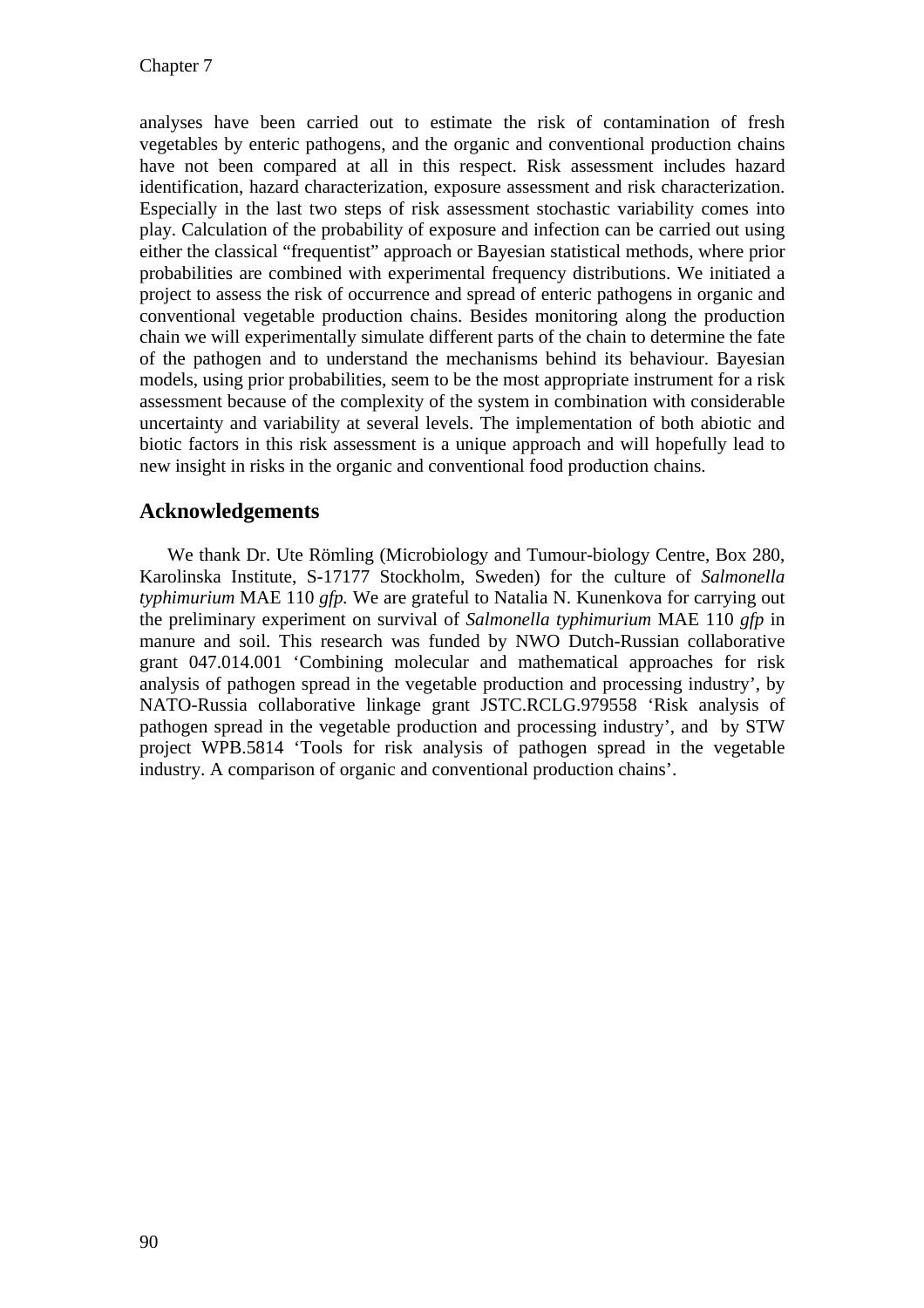#### **A preliminary experiment on survival of** *Salmonella typhimurium* **MAE 110** *gfp* **in manure and soil**

Fresh manure was collected from a collective dairy farm near Moscow, Russia. The dairy cows were kept indoors (January 2003). The food ration per day for one cow consisted of: mixed dry hay (4 kg), corn silage (20 kg), residuals of sunflower seeds (1 kg), concentrate of grains (4 kg), dry straw (4 kg) and macro- and microelements. Initial pH of the manure was 6.6, and the moisture content  $\sim$  90 %.

*Salmonella typhimurium* MAE 110 *gfp* (green fluorescent protein) was used to monitor surviving cells in manure and soil. Twenty ml of concentrated cell suspension was added to 500g of fresh manure in plastic pots, so that<br>concentrations were approximately 10<sup>10</sup> cells/g dry manure as determined by direct counting and plate counting pot was covered by polyethylene film, which provided gas exchange but prevented water evaporation. Three pots with *S. typhimurium* MAE 110 *gfp* and three control pots were incubated at 25°C in darkness. Immediately after pathogen introduction and 1-2 times per week during the following weeks, 3 1-g samples were collected per pot for quantification of the *gfp* strain by dilution-plating and direct counting. Plates were incubated at  $30^{\circ}$ C during  $3 - 4$  days in a dark room. Fluorescent colony-forming units (CFU) were visualized directly under a dark-blue lamp (450-490 nm).<br>For direct counting, 10µl suspension from the 10<sup>-3</sup> or 10<sup>-2</sup> dilution was spread on an object glass and cover slip. From 60 to 100 fields per slide were checked under an epifluorescent microscope at 1000x magnification. Densities of green fluorescing CFU and microscopically counted cells were calculated per gram of dry soil or dry manure.

To study the transition of *S. typhimurium* MAE 110 *gfp* from cow manure to soil, soil was collected from a fallow plot (0-15 cm deep) in the botanical garden of Moscow State University. No fertilizers were introduced into soil during the last two years. Sieved (2 mm), air-dried soil was stored in a plastic bag at room temperature. The soil was analysed for texture (12% clay, 32% sand and 56% silt), various macronutrients and pH. Half of the manure was transferred to soil 38 days after inoculation with *S. typhimurium* MAE 110 *gfp*; the other half was preserved to continue observations on survival of *S. typhimurium MAE 110 gfp* in manure. Mixing of manure and soil was done in proportion 2.5:1 of wet weight, corresponding to 21:1 of dry weight. Final moisture content of the soil-manure mixture was 30%. The soil-manure mixture in new pots was covered again by plastic film to prevent water evaporation. Samples were taken as described above.

Fifty days after mixing the manure in soil, 40 cress seeds (*Lepidum sativum* L.) were sown per pot. Shoots and roots (with rhizosphere soil) of 30 plants were inspected for the presence of *S. typhimurium* MAE 110 *gfp* after 4-5 days. Cell suspensions were obtained from shoots and roots separately in sterile water, and concentrated by centrifugation. Resuspended *gfp* bacteria were quantified by dilution-plating and direct microscopic counts.



The whole experiment was done with three replicas and repeated three times.

Figure 3. Survival of *Salmonella typhimurium* MAE 110 *gfp* introduced to manure and after the transition of the manure to soil, as determined by plating on selective medium  $\Box$ ) and by direct counting under the epifluorescent microscope (X)

Direct counts were about five times as high as plate counts throughout the experiment, indicating that there may be a substantial proportion of viable but non-culturable cells.The ability of these VBNC cells to be pathogenic needs to be determined. Concentrations of *S. typhimurium* MAE 110 *gfp* did not decline over a 40-day period in manure, but did decline significantly in soil. However, the decline in soil was insufficient to prevent infection of cress with this pathogen. Cells of S. typhimurium MAE 110 gfp were recovered from both roots and shoots of cress (about 10<sup>4</sup> per plant), despite the absence of overhead watering of the plants.

Box 2. A preliminary experiment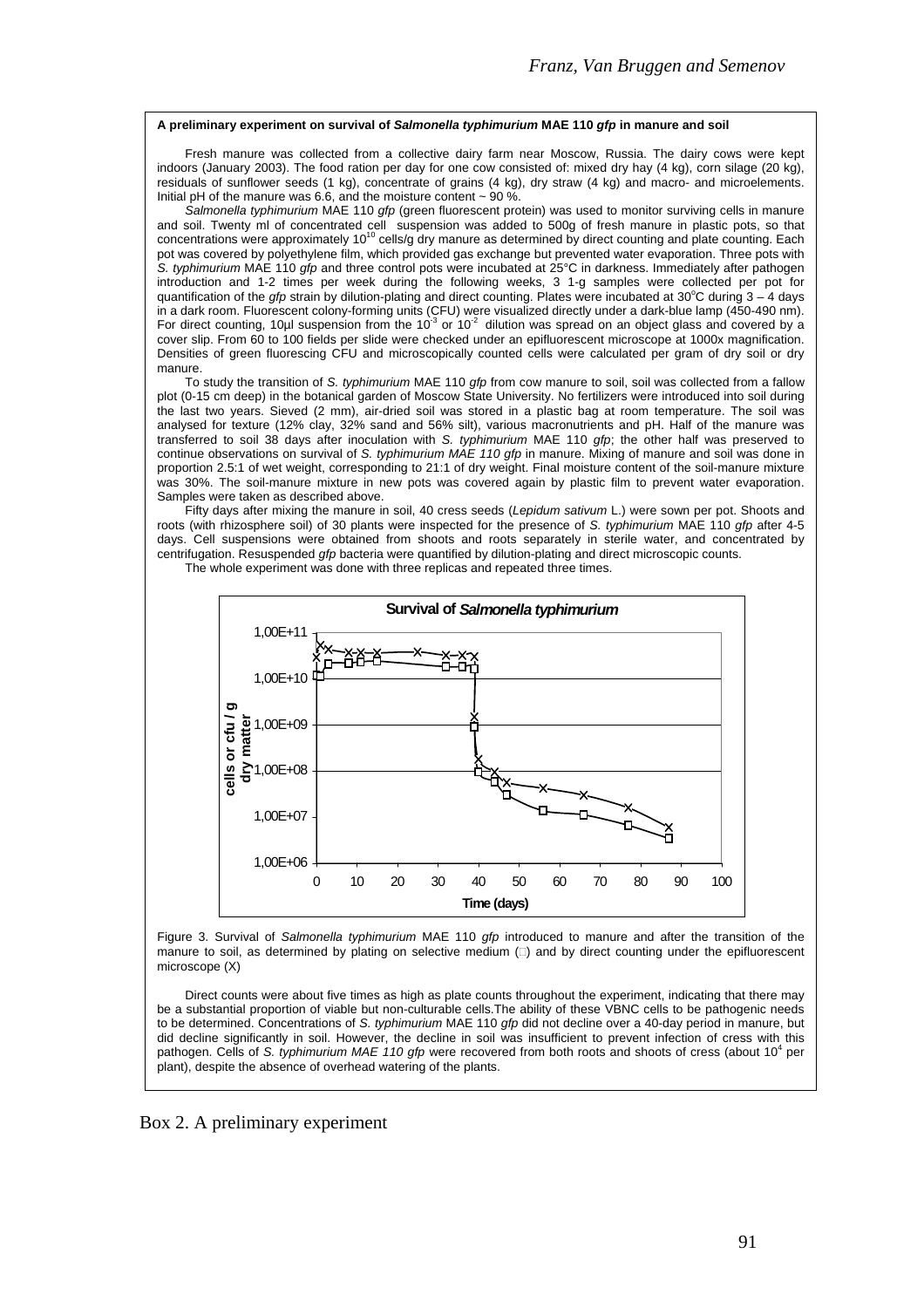# **References**

- Barker, G.C., Talbot, N.L.C. and Peck, M.W., 2002. Risk assessment for *Clostridium botulinum*: a network approach. *International Biodeterioration and Biodegradation,* 50 (3/4), 167-175.
- Bemrah, N., Sanaa, M., Cassin, M.H., et al., 1998. Quantitative risk assessment of human listeriosis from consumption of soft cheese made from raw milk. *Preventive Veterinary Medicine,* 37 (1/4), 129-145.
- Bernard, D., 2001. Hazard Analysis and Critical Control Point System: use in controlling microbiological hazards. *In:* Doyle, M. P. and Beuchat, L. R. eds. *Food microbiology: fundamentals and frontiers*. 2nd ed edn. ASM Press, Washington, D.C.
- Beuchat, L.R., 1996. Pathogenic microorganisms associated with fresh produce. *Journal of Food Protection,* 59 (2), 204-216.
- Beuchat, L.R., 2002. Ecological factors influencing survival and growth of human pathogens on raw fruits and vegetables. *Microbes and Infection,* 4 (4), 413- 423.
- Bosker, T., Hoekstra, N.J. and Lantinga, E.A., 2002. The influence of feeding strategy on growth and rejection of herbage around dung pats and their decomposition. *Journal of Agricultural Science,* 139 Part 2, 213-221.
- Buchanan, R.L., Smith, J.L. and Long, W., 2000. Microbial risk assessment: doseresponse relations and risk characterization. *International Journal of Food Microbiology,* 58 (3), 159-172.
- Cassin, M.H., Lammerding, A.M., Todd, E.C.D., et al., 1998. Quantitative risk assessment for *Escherichia coli* O157:H7 in ground beef hamburgers. *International Journal of Food Microbiology,* 41 (1), 21-44.
- Cray, W.C., Casey, T.A., Bosworth, B.T., et al., 1998. Effect of dietary stress on fecal shedding of *Escherichia coli* 0157:H7 in calves. *Applied and Environmental Microbiology,* 64 (5), 1975-1979.
- De Roever, C., 1998. Microbial safety evaluations and recommendations on fresh produce. *Food Control,* 9 (6), 321-347.
- Delignette-Muller, M.L. and Rosso, L., 2000. Biological variability and exposure assessment. *International Journal of Food Microbiology,* 58 (3), 203-212.
- Farber, J.M., Ross, W.H. and Harwig, J., 1996. Health risk assessment of *Listeria monocytogenes* in Canada. *International Journal of Food Microbiology,* 30 (1/2), 145-156.
- Francis, G.A., Thomas, C. and D, O.B., 1999. The microbiological safety of minimally processed vegetables. *International Journal of Food Science and Technology,* 34 (1), 1-22.
- Fukushima, H., Hoshina, K. and Gomyoda, M., 1999. Long-term survival of Shiga toxin-producing *Escherichia coli* O26, O113, and O157 in bovine feces. *Applied and Environmental Microbiology,* 65 (11), 5177-5181.
- Gagliardi, J.V. and Karns, J.S., 2000. Leaching of *Escherichia coli* O157:H7 in diverse soils under various agricultural management practices. *Applied and Environmental Microbiology,* 66 (3), 877-883.
- Guan, T.Y. and Holley, R.A., 2003. Pathogen survival in swine manure environments and transmission of human enteric illness: A review. *Journal of Environmental Quality,* 32 (2), 383-392.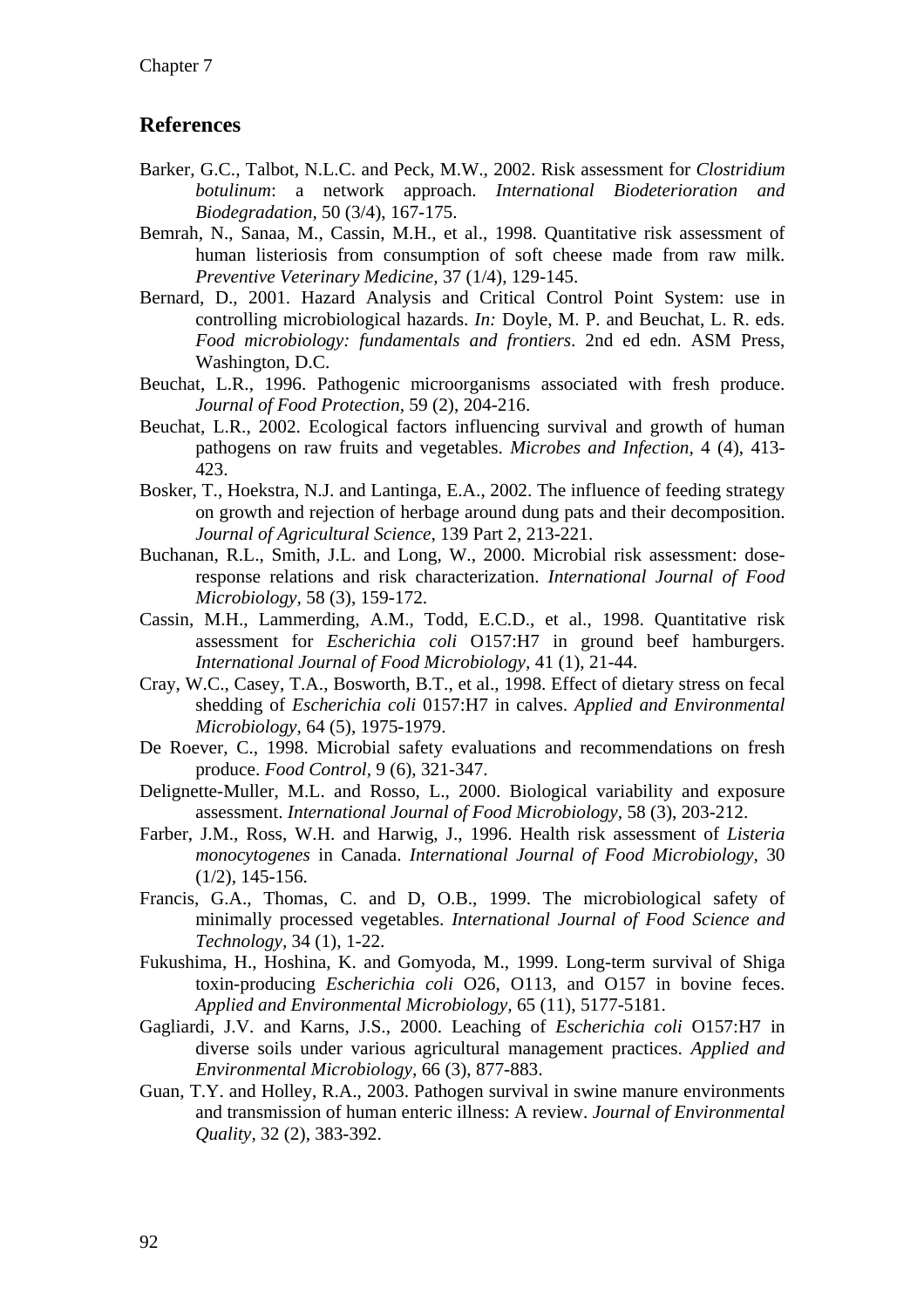- Hilborn, E.D., Mermin, J.H., Mshar, P.A., et al., 1999. A multistate outbreak of *Escherichia coli* O157:H7 infections associated with consumption of mesclun lettuce. *Archives of Internal Medicine,* 159 (15), 1758-1764.
- Himathongkham, S., Bahari, S., Riemann, H., et al., 1999. Survival of *Escherichia coli* O157:H7 and *Salmonella typhimurium* in cow manure and cow manure slurry. *Fems Microbiology Letters,* 178 (2), 251-257.
- Hoekstra, N.J., Bosker, T. and Lantinga, E.A., 2002. Effects of cattle dung from farms with different feeding strategies on germination and initial root growth of cress (*Lepidium sativum* L.). *Agriculture Ecosystems and Environment,* 93 (1/3), 189-196.
- Jiang, X.P., Morgan, J. and Doyle, M.P., 2002. Fate of *Escherichia coli* O157:H7 in manure-amended soil. *Applied and Environmental Microbiology,* 68 (5), 2605- 2609.
- Kudva, I.T., Blanch, K. and Hovde, C.J., 1998. Analysis of *Escherichia coli* 0157:H7 survival in ovine or bovine manure and manure slurry. *Applied and Environmental Microbiology,* 64 (9), 3166-3174.
- Lindqvist, R. and Westoo, A., 2000. Quantitative risk assessment for *Listeria monocytogenes* in smoked or gravad salmon and rainbow trout in Sweden. *International Journal of Food Microbiology,* 58 (3), 181-196.
- Nelson, H., 1997. *The contamination of organic produce by human pathogens in animal manures*. Available: [http://www.eap.mcgill.ca/SFMC\_1.htm] (29 Sep 2003).
- Nicholson, F.A., Hutchison, M.L., Smith, K.A., et al., 2000. *A study on farm manure applications to agricultural land and assessment of the risks of pathogen transfer into the food chain*. Ministry of Agriculture, Fisheries and Food, London.
- Notermans, S., Dufrenne, J., Teunis, P., et al., 1997. A risk assessment study of *Bacillus cereus* present in pasteurized milk. *Food Microbiology,* 14 (2), 143- 151.
- *Salmonella enteritidis risk assessment, shell eggs and egg products final report*, 1998. The Food and Safety and Inspection Service (FSIS). [http://www.fsis.usda.gov/OPHS/risk/index.htm]
- Solomon, E.B., Yaron, S. and Matthews, K.R., 2002. Transmission of *Escherichia coli* O157:H7 from contaminated manure and irrigation water to lettuce plant tissue and its subsequent internalization. *Applied and Environmental Microbiology,* 68 (1), 397-400.
- Takeuchi, K., Hassan, A.N. and Frank, J.F., 2001. Penetration of *Escherichia coli* O157:H7 into lettuce as influenced by modified atmosphere and temperature. *Journal of Food Protection,* 64 (11), 1820-1823.
- Tauxe, R., Kruse, H., Hedberg, C., et al., 1997. Microbial hazards and emerging issues associated with produce: a preliminary report to the National Advisory Committee on Microbiologic Criteria for Foods. *Journal of Food Protection,* 60 (11), 1400-1408.
- Tauxe, R.V., 2001. Surveillance and investigation of food-borne diseases: roles for public health in meeting objectives for food safety. *Food Control,* 13 (6/7), 363-369.
- Tilden, J., Young, W., McNamara, A.M., et al., 1996. A new route of transmission for *Escherichia coli*: infection from dry fermented salami. *American Journal of Public Health,* 86 (8) Part 1, 1142-1145.